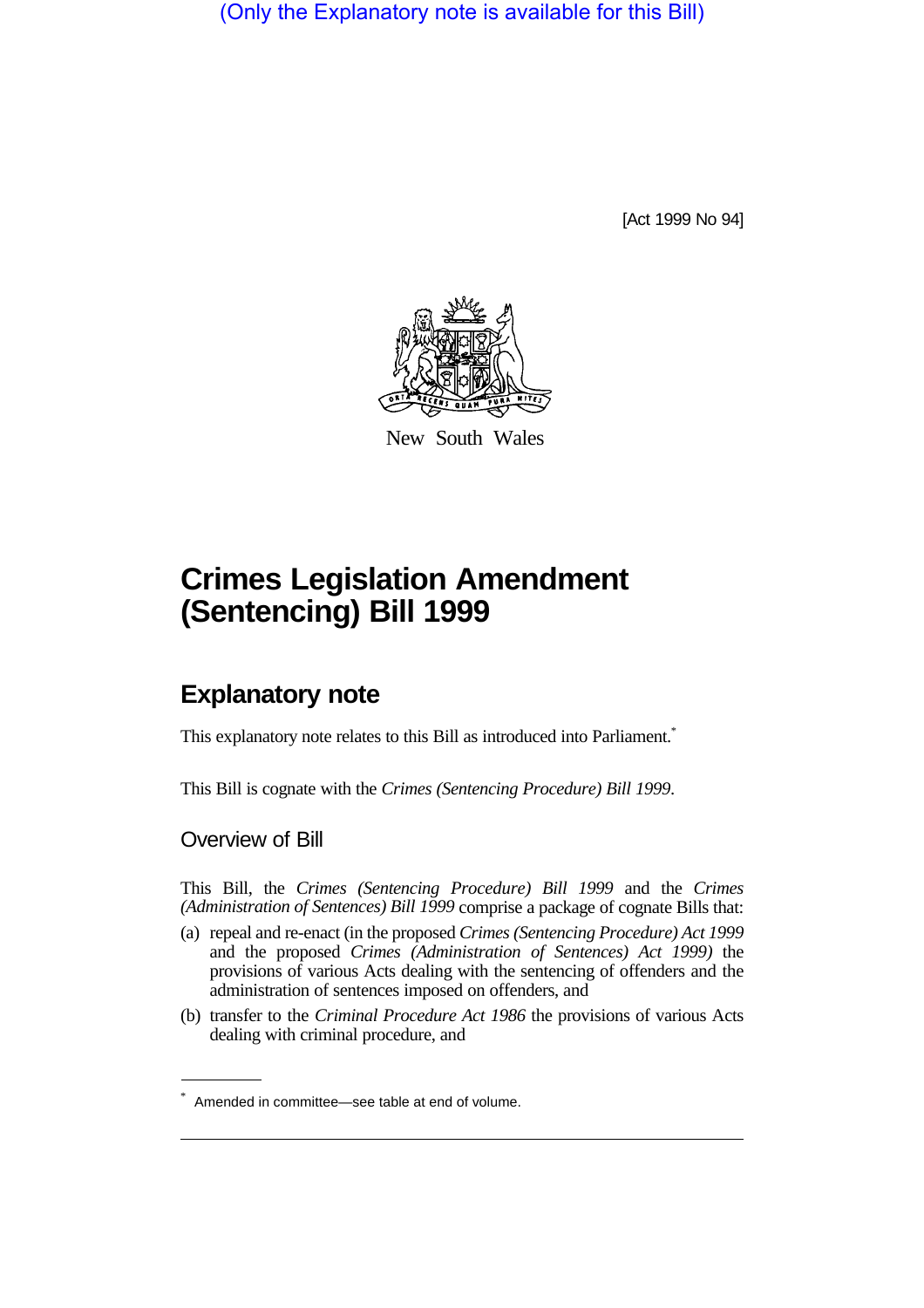Explanatory note

- (c) transfer to the *Crimes Act 1900* and the *Summary Offences Act 1988* various offences created by the provisions of other Acts, and
- (d) abolish the distinction between offences that are felonies and offences that are misdemeanours, and
- (e) abolish the punishment of penal servitude and the punishment of imprisonment with hard or light labour.

The object of this Bill is to amend the *Criminal Procedure Act 1986*, the *Crimes Act 1900* and certain other Acts so as to rationalise provisions relating to criminal procedure, to abolish the penalty of penal servitude and the distinction between felonies and misdemeanours, and to make consequential amendments in connection with the enactment of the proposed *Crimes (Sentencing Procedure) Act 1999* and the proposed *Crimes (Administration of Sentences) Act 1999*.

#### Outline of provisions

**Clause 1** sets out the name (also called the short title) of the proposed Act.

**Clause 2** provides for the commencement of the proposed Act on a day or days to be appointed by proclamation.

**Clause 3** is a formal provision giving effect to the repeals set out in Schedule 1.

**Clause 4** is a formal provision giving effect to the amendments to the *Criminal Procedure Act 1986* set out in Schedule 2.

**Clause 5** is a formal provision giving effect to the amendments to the *Crimes Act 1900* set out in Schedule 3.

**Clause 6** is a formal provision giving effect to the amendments to other Acts and instruments set out in Schedule 4.

**Clause 7** is a formal provision giving effect to the further amendments to other Acts and instruments set out in Schedule 5.

### **Schedule 1 Repeals**

It is proposed to repeal the Acts and instruments listed in Schedule 1. The Acts and instruments to be repealed are all to be superseded by the proposed *Crimes (Sentencing Procedure) Act 1999*, the proposed *Crimes (Administration of Sentences) Act 1999* and by regulations under those proposed Acts.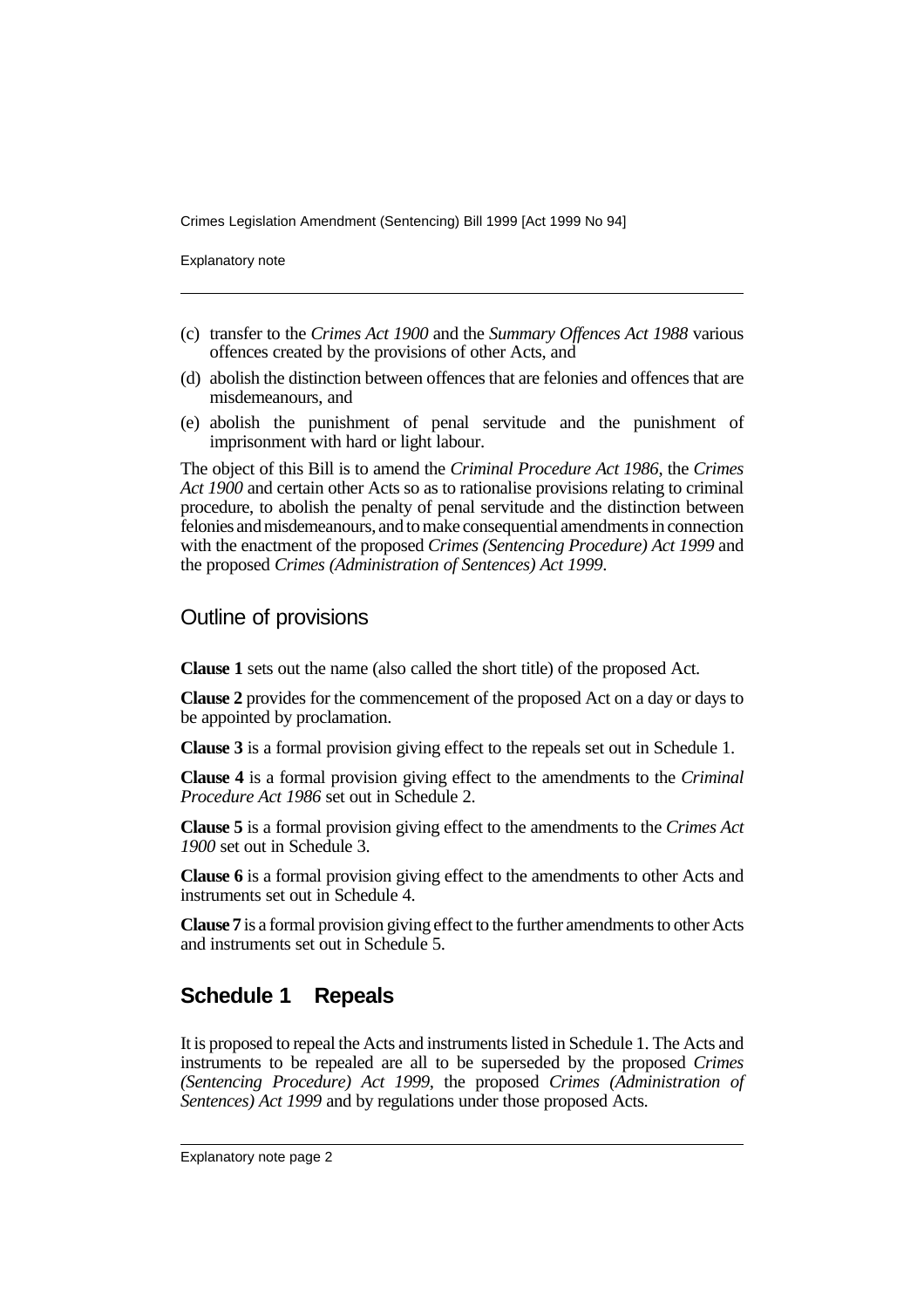Explanatory note

#### **Schedule 2 Amendment of Criminal Procedure Act 1986**

#### **Criminal procedure**

It is proposed to transfer to the *Criminal Procedure Act 1986* certain provisions of the *Crimes Act 1900* (Schedule 2 [10], [19], [26], [29], [30], [31] and [36]—proposed sections 13, 34, 48, 49 and 57–132) and certain provisions of the *Correctional Centres Act 1952* (Schedule 2 [44]—proposed sections 147–151). These provisions deal with criminal procedure. In substance they remain basically unchanged.

#### **Felonies and misdemeanours**

It is proposed to insert certain provisions into the *Criminal Procedure Act 1986* consequent on the abolition of the distinction between felonies and misdemeanours (Schedule 2 [8]—proposed sections 7, 8 and 9). These provisions will determine which offences are to be dealt with on indictment and which are to be dealt with summarily.

#### **Miscellaneous**

The remaining provisions of Schedule 2 insert appropriate definitions into section 3 (Schedule 2 [1]), enact savings and transitional provisions (Schedule 2 [62] and [63]), make consequential amendments in relation to certain uncommenced Acts (Schedule 2 [30]–[33] and amend the remaining provisions of the *Criminal Procedure Act 1986* to accommodate the proposed insertions and deletions (Schedule 2 [2]–[7], [9], [11]–[18], [20]–[25], [27], [28], [37]–[43]and [45]–[63]).

### **Schedule 3 Amendment of Crimes Act 1900**

# **Part 1 Amendments consequent on enactment of Crimes (Sentencing Procedure) Act 1999 and Crimes (Administration of Sentences) Act 1999**

It is proposed to transfer to the *Crimes Act 1900* certain provisions of the *Correctional Centres Act 1952* (Schedule 3 [1]—proposed sections 310A–310H). These provisions deal with offences relating to places of detention. In substance they remain basically unchanged. It is further proposed to repeal provisions of the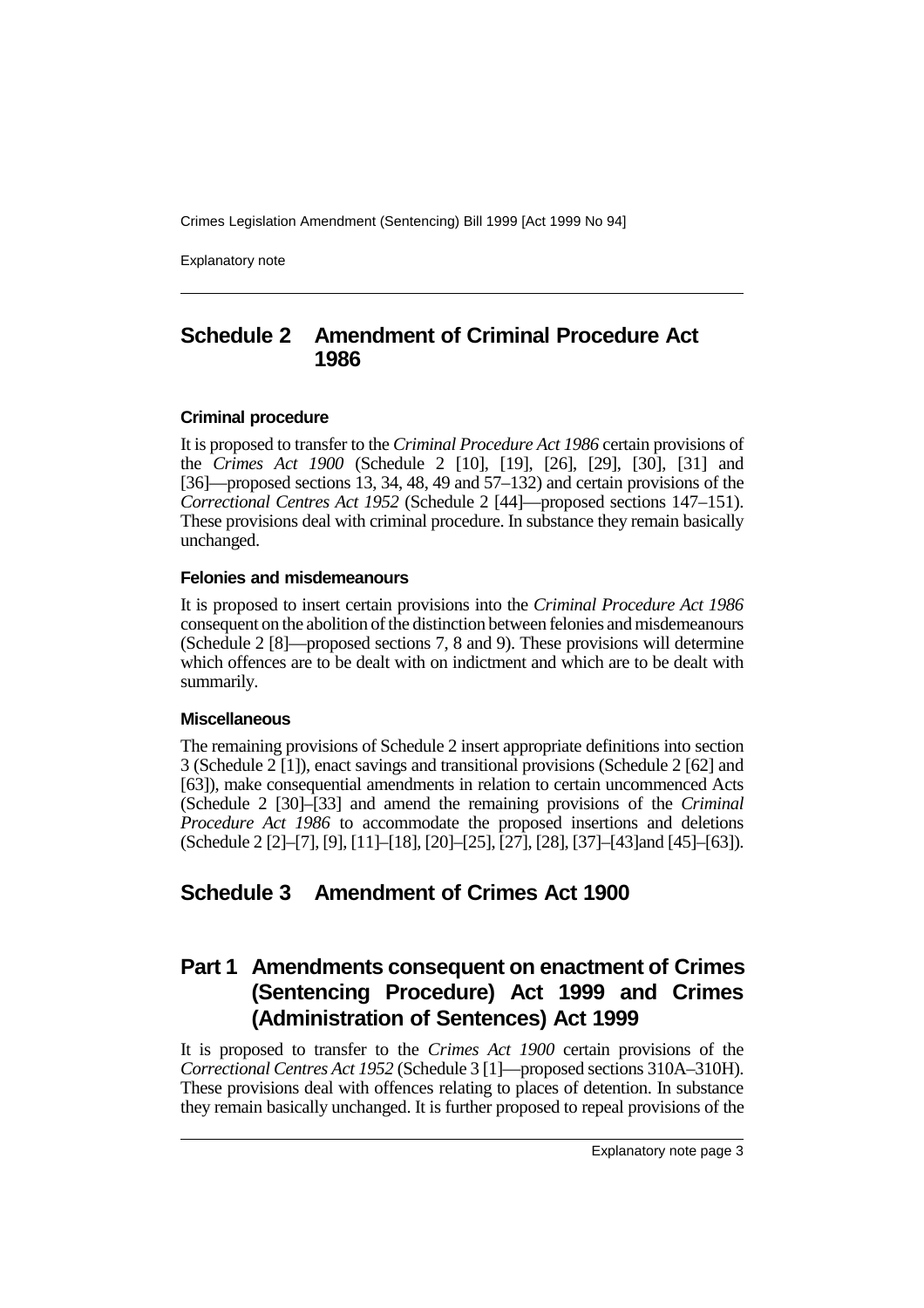Explanatory note

*Crimes Act 1900* that are to be superseded by the proposed *Crimes (Sentencing Procedure) Act 1999* (Schedule 3 [2]–[7]).

# **Part 2 Amendments consequent on transfer of provisions from Crimes Act 1900 to Criminal Procedure Act 1986**

It is proposed to repeal the provisions of the *Crimes Act 1900* that are to be superseded by the provisions to be inserted into the *Criminal Procedure Act 1986* in relation to criminal procedure (Schedule 3 [8]–[18]). It is also proposed to make consequential amendments to the Second Schedule to the *Crimes Act 1900* (Schedule 3 [19]).

# **Part 3 Amendments abolishing penal servitude and distinction between felony and misdemeanour**

It is proposed to abolish the distinction between felonies and misdemeanours (Schedule 3 [68]—proposed section 580E), and (where necessary) to replace references to felonies with references to serious indictable offences (meaning indictable offences punishable by imprisonment for 5 years or more) and to replace references to misdemeanours with references to minor indictable offences (meaning any other indictable offence).

It is further proposed to amend the *Crimes Act 1900* to abolish the punishment of penal servitude (Schedule 3 [68]—proposed section 580F), and (where necessary) to replace references to penal servitude with references to imprisonment.

It is further proposed to abolish the punishments of imprisonment with light or hard labour (Schedule 3 [68]—proposed section 580G).

The remaining amendments (Schedule 3 [20]–[67], [69] and [70]) are consequential on the abolition of the above matters.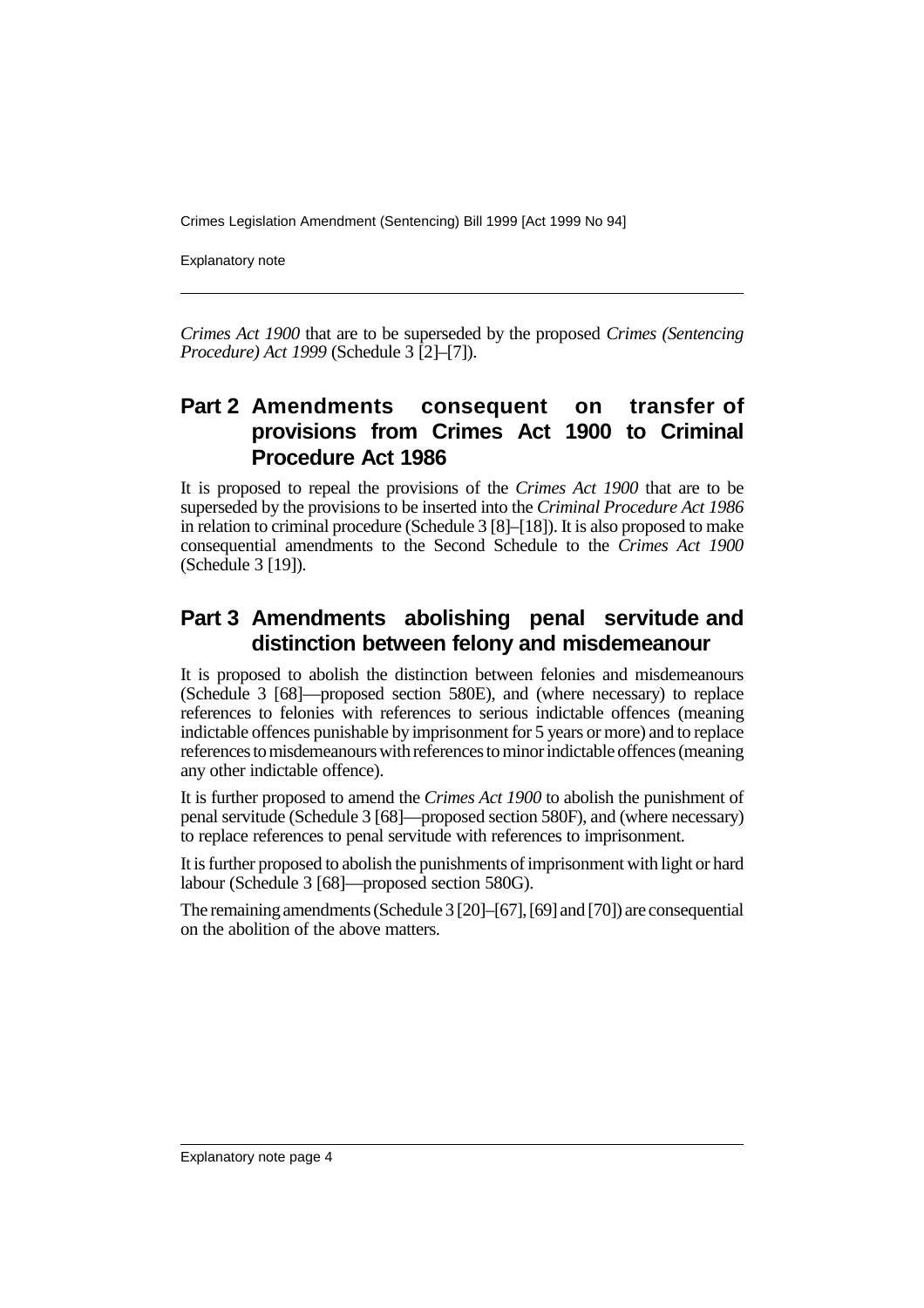Explanatory note

#### **Schedule 4 Amendment of other Acts and instruments**

### **Part 1 Amendments consequent on enactment of Crimes (Sentencing Procedure) Act 1999 and Crimes (Administration of Sentences) Act 1999**

It is proposed to amend various Acts and instruments consequent on the enactment of the proposed *Crimes (Sentencing Procedure) Act 1999* and the proposed *Crimes (Administration of Sentences) Act 1999*. Significant amendments are those made by the following provisions:

- (a) Schedule 4.4 [6], which applies certain provisions of the proposed *Crimes (Sentencing Procedure) Act 1999* to proceedings before the Children's Court under the *Children (Criminal Proceedings) Act 1987* (corresponding to part of section 43 of the *Sentencing Act 1989*).
- (b) Schedule 4.5 [11], which applies certain provisions of the proposed *Crimes (Administration of Sentences) Act 1999* to detainees under the *Children (Detention Centres) Act 1987* (corresponding to part of section 43 of the *Sentencing Act 1989*).
- (c) Schedule 4.12 [1], which substitutes the definition of *Sentence* in section 2 (1) of the *Criminal Appeal Act 1912*.
- (d) Schedule 4.23 [1], which applies provisions of the proposed *Crimes (Sentencing Procedure) Act 1999* and the proposed *Crimes (Administration of Sentences) Act 1999* to community service orders made under section 79 of the *Fines Act 1996*.
- (e) Schedule 4.23 [8], which applies provisions of the proposed *Crimes (Sentencing Procedure) Act 1999* and the proposed *Crimes (Administration of Sentences) Act 1999* to periodic detention orders made under section 89 of the *Fines Act 1996*.
- (f) Schedule 4.29, which amends the *Imperial Acts Application Act 1969* so as to abolish the power of a justice of the peace "to restrain offenders and to take of them or of persons not of good fame surety for their good behaviour".
- (g) Schedule 4.55 [5], which amends the *Summary Offences Act 1988* so as to re-enact certain offences currently contained in the *Correctional Centres Act 1952*.

The remaining amendments are basically mechanical in nature.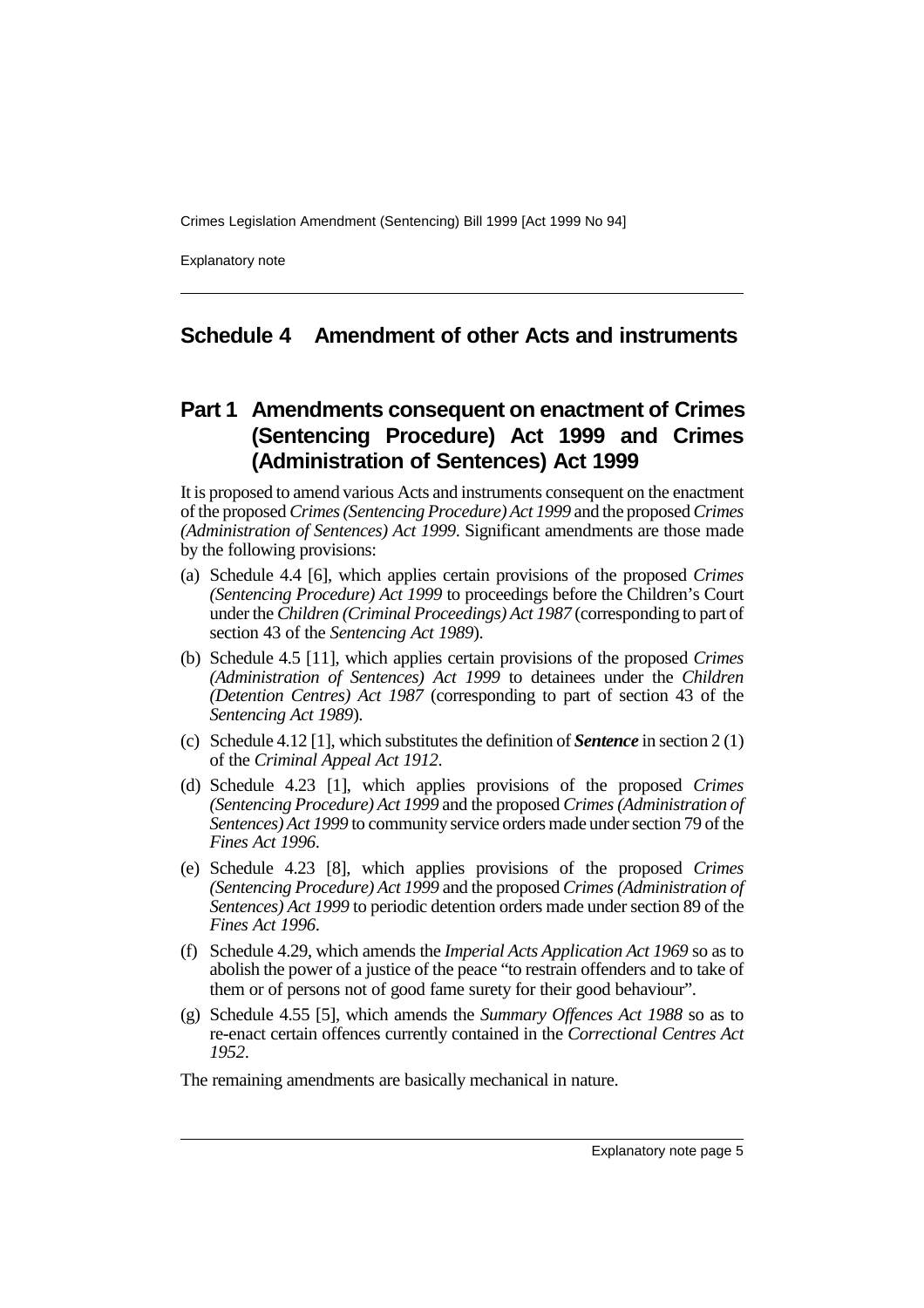Explanatory note

# **Part 2 Amendments consequent on transfer of provisions from Crimes Act 1900 to Criminal Procedure Act 1986**

It is proposed to amend various Acts and instruments consequent on the transfer of provisions from the *Crimes Act 1900* to the *Criminal Procedure Act 1986*. Significant amendments are those made by the following provisions:

- (a) Schedule 4.66 [1] and [2], which amend the *Children (Criminal Proceedings) Act 1987* so as to enable a court to authorise the publication or broadcasting of the name of a child who has been convicted of a serious indictable offence.
- (b) Schedule 4.68, which amends the *Coroners Act 1980* so as to apply to coroners certain provisions of the *Criminal Procedure Act 1986* and the *Justices Act 1902* with respect to documentary evidence (being new provisions that replace provisions in the *Crimes Act 1900* currently applying to coroners).
- (c) Schedule 4.69 [1]–[8], which amend the *Criminal Procedure Act 1986* (in anticipation of the amendments referred to in Schedule 2) so as to allow the Director of Public Prosecutions to intervene in proceedings relating to sentencing guidelines.
- (d) Schedule 4.71 [1], which amends the *Justices Act 1902* so as to re-enact what is currently section 409A (depositions in committal proceedings) of the *Crimes Act 1900*.
- (e) Schedule 4.71 [2], which amends the *Justices Act 1902* so as to re-enact what is currently part of section 360A (with respect to proceedings against corporations) of the *Crimes Act 1900*.
- (f) Schedule 4.72, which amends the *Victims Compensation Act 1996* so as enhance the powers of a court to make directions for compensation with respect to losses that do not involve an injury within the meaning of that Act.

### **Part 3 Amendments abolishing penal servitude and distinction between felony and misdemeanour**

It is proposed to amend various Acts and instruments to give effect to the abolition of penal servitude and the abolition of the distinction between felonies and misdemeanours arising from proposed sections 580E, 580F and 580G to be inserted in the *Crimes Act 1900* by Schedule 3 [68]. Significant amendments are those made by the following provisions: